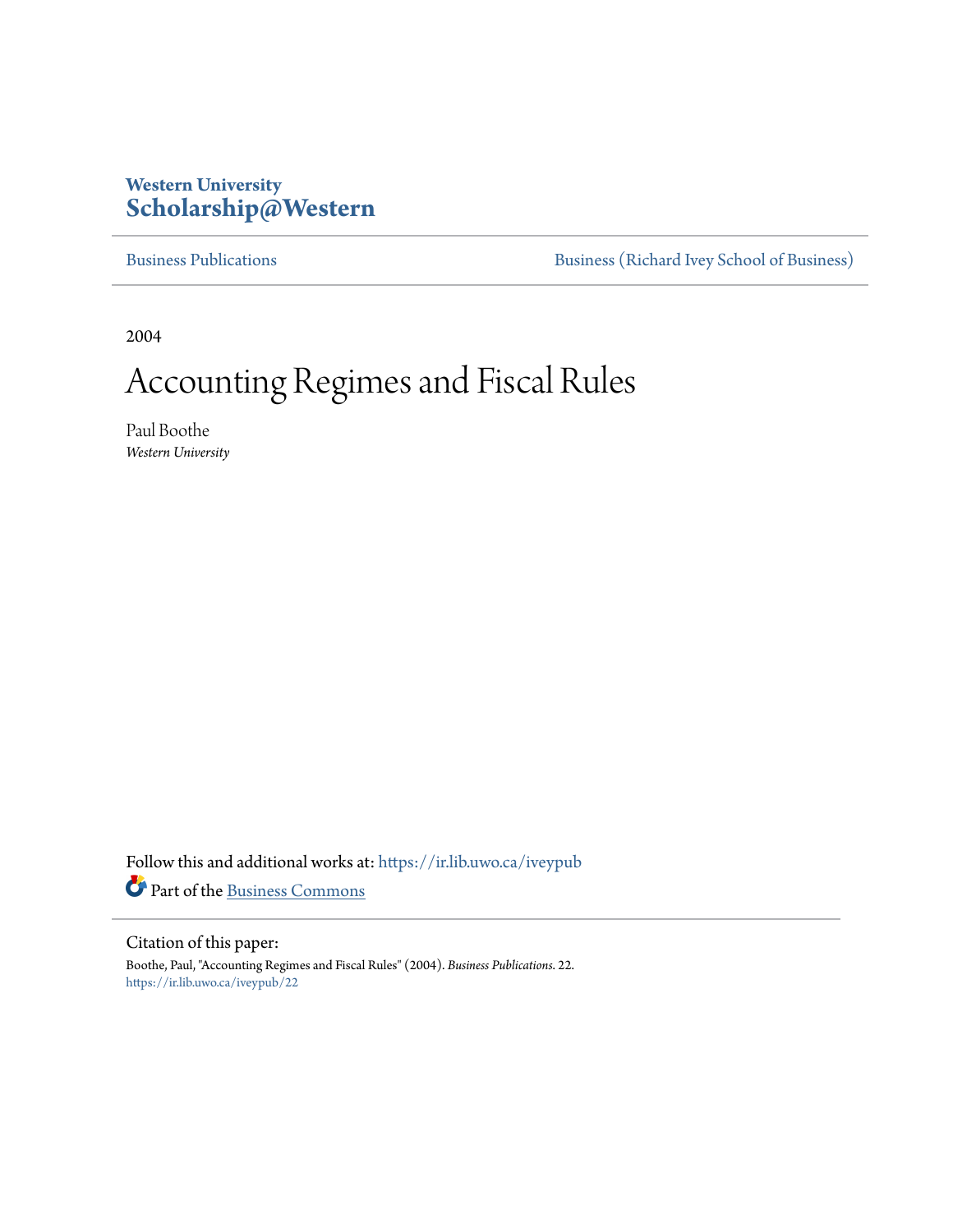### ACCOUNTING REGIMES AND FISCAL RULES

Paul Boothe<sup>\*</sup>

### **Introduction**

Over the past twenty years, economists have invested a good deal of effort in studying the economic, political and institutional determinants of fiscal policy.<sup>1</sup> Part of that literature has focused on fiscal rules – commitments by political leaders to certain norms of fiscal behaviour. The creation of the European Monetary Union (EMU) and the related Stability and Growth Pact (SGP) provided strong motivation to examine all aspects of fiscal rules and their impact on fiscal policy in Europe.

At the same time, a parallel literature was developing in the area of public sector accounting. Professional accounting bodies like the International Federation of Accountants (IFAC) began to advocate that traditional methods of accounting for public sector activities be changed to mirror more closely accounting in the private sector. International organizations such as the International Monetary Fund (IMF) and the Organization for Economic Cooperation and Development (OECD) have also recommended such changes in public sector accounting regimes.

With the economic impacts of various fiscal rules now relatively well understood and the political determinants of fiscal policy extensively studied, attention has turned to the impact of budget institutions on fiscal policy outcomes.<sup>2</sup> The purpose of this paper is to contribute to this emerging literature by examining the interaction of accounting regimes and fiscal rules. In particular, we look at the incentives for policy makers that are created when governments change the way that they account for capital – a change that is currently underway in Canada and a number of other countries.

The remainder of the paper is organized as follows. A brief look at some relevant literature concludes this introduction. We next develop a simple, dynamic simulation model of a government budget to aid in analyzing the accounting regime-fiscal rule interaction. The model is first employed to examine the impact of accounting regimes on some standard fiscal rules related to deficits, government debt and the accumulation of public-sector capital. We then turn to the incentives created by accounting regimes when governments have preferences regarding the mix of capital versus operating spending or find themselves in different fiscal

—————

<sup>∗</sup> Professor and Director, Institute for Public Economics – University of Alberta, EnCana Scholar in Public Policy, CD Howe Institute. Paper prepared for the Banca d'Italia Fiscal Policy Workshop, Perugia, April 2004. The views expressed in this paper are my own and should not be attributed to any other individual or institution. I am grateful to R. Boothe for valuable research assistance.

For a recent survey, see Alesina and Perotti (1999).

<sup>&</sup>lt;sup>2</sup> For example, see Poterba and von Hagen (1999).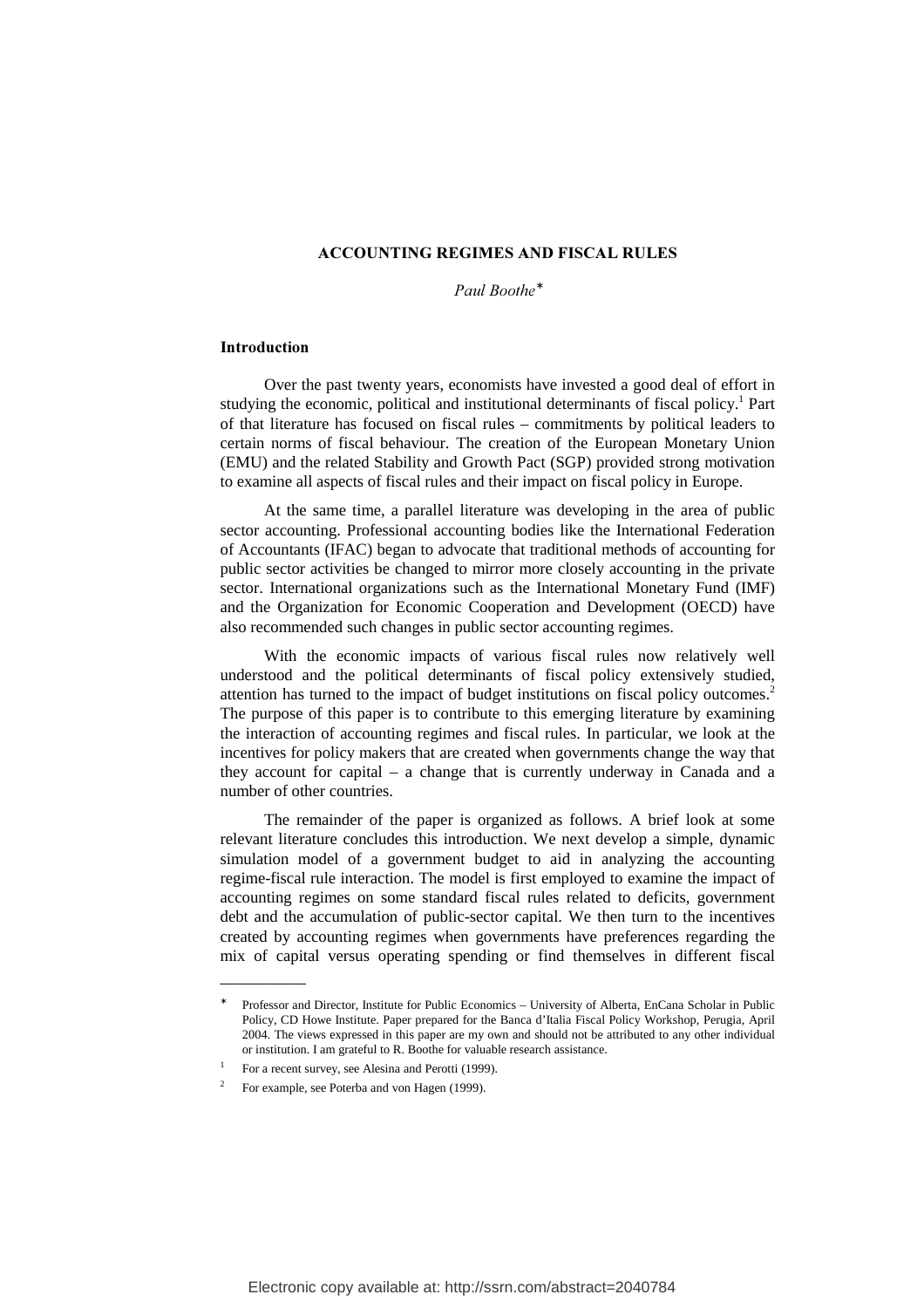circumstances regarding starting values for deficits, debts or capital stock. The recent experience of Canadian provinces is briefly reviewed before we offer some policy conclusions.

### Some relevant literature

—————

According to Tanzi (2003), the virtues of a balanced budget have long been recognized. He cites as his authorities well-know historical figures such as Cicero, David Hume and George Washington (p. 4). While it is unlikely that such individuals concerned themselves with public sector accounting, Wynne (2003) tells us that the cash basis of accounting has been used to measure fiscal balance for the last 150 years.<sup>3</sup> Of course, regardless of accounting regime, there are many methodological issues related to the measurement of fiscal balance (Blejer and Cheasty, 1991). As well, fiscal rules are more or less effective depending on their design and a host of other, external factors (Kopits, 2001).<sup>4</sup>

Research has shown that one of the key external factors affecting fiscal policy outcomes is budget institutions. For example, Poterba and von Hagen claim that "[h]igher levels of transparency are associated with lower budget deficits." Further, they go on to argue that "…institutions must themselves be regarded as endogenous. The questions when, and why, governments adopt institutional reforms remain important challenges for future research in the political economy of fiscal policy" (p. 4).

An important institutional reform currently underway in developed countries is the move from cash to accrual accounting for capital. Analysts' views on this change are mixed. Proponents argue that such a change will correct an inherent bias against the accumulation of public sector capital inherent in a cash accounting regime.<sup>5</sup> For example, Balassone and Franco (2001) point to the double burden of transition to balanced budget and lower debt levels and the impact of consolidated balance fiscal rules on public investment.

However, others are less supportive of the move to accrual accounting for capital. They cite the benefits flowing from the simplicity of cash

It is useful at this point to define more precisely the terms "cash" and "accrual" accounting. Until recently, many governments in developed countries have employed what accountants call "modified accrual accounting". Under this accounting regime, physical capital is treated as an expenditure in the year it is constructed and no depreciation of the capital is charged as an expense in subsequent years. Because we are focusing in this paper on the accounting treatment of capital, we will call this regime "cash accounting". We will call the regime where capital is not expensed and depreciation is charged "accrual accounting". This corresponds to what accountants sometimes call "full accrual".

For example, von Hagen et al. (2002) show that fiscal consolidation based on expenditure reductions more likely to succeed than those based on revenue increases. This is confirmed for Canada in Boothe and Reid (2001).

Proponents include Blanchard and Giavazzi (2003), Brunila et al. (2001), Buti et al. (2992), Dur et al. (1997), Robinson (1999) and Salinas (2002).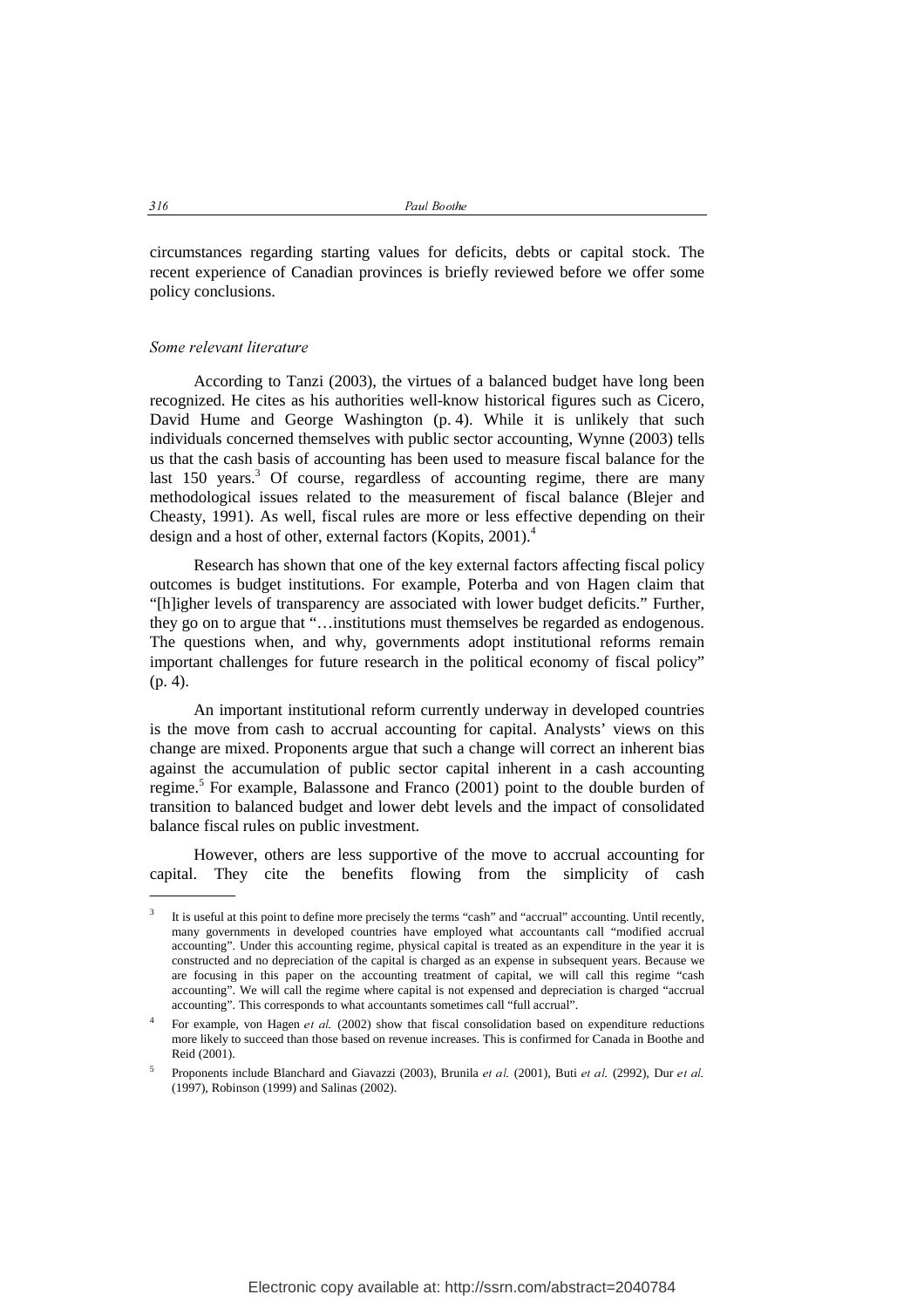accounting-including accountability and ease of administration.<sup>6</sup> For example, Tanzi (2003) quotes Financial Times columnist John Plender's 2003 article that argues that "…the further the budget discussion moves from cash, the greater the risk of becoming lost in the fiscal fog of war" (April 4, 2003, p. 18). Indeed Canada's Public Sector Accounting Board recommends that the cash accounting focus on the government deficit be replaced with five separate measures under accrual accounting (PSAB, 2003).

In this paper, we take no position on the desirability of cash versus accrual accounting regimes for the public sector. Rather, we take our inspiration from Poterba and von Hagen to look at when and why governments may choose to move from one accounting regime to the other.

### 1. The model

—————

To help analyze the interaction of fiscal rules and accounting regimes, we construct a simple, dynamic model of a government budget. The equations describing the model are presented in Table 1. The model is recursive and deterministic, combining accounting identities with government behaviour described by various fiscal rules. We begin by describing a cash accounting regime.

#### $1.1$ sh accounting model

The revenue side of the government budget is exogenous. Total revenue, *,* grows at the (exogenous) growth rate of the economy,  $g$ . Total expenditure,  $E$ , is the sum of transfers to individuals and firms,  $TRN$ , gross public sector investment,  $I$ , services to individuals and firms,  $SER$ , and debt service payments,  $DS$ . The budget surplus,  $S$ , is simply the difference between total revenue and total expenditure. The model is closed by a budget-balance rule where  $TRN$  is determined residually to ensure  $S=0$  in each period.

Investment is determined by fiscal rule for capital accumulation. In this basic model, the government sets the capital-revenue ratio,  $K/R$ , equal to a constant, so that  $I$  is set to ensure the desired growth in the capital stock is realized, *i.e.* so that  $K = g^*K(-1)$ . Services are provided by operating public capital and are set equal to a fixed proportion, a, of last period's capital stock. Debt service costs are determined by applying the interest rate on government debt/assets, r, to the last period stock of government financial assets/debt,  $A(-1)$ . The capital stock depreciates, DEP, at a constant rate,  $d$ . The model is completed by identities that account for the growth of K and A.

<sup>6</sup> Skeptics include Wynne (2003) and Tanzi (2003). Diamond (2002) is cautious in recommending the change to developing countries that may not have the systems in place to support accrual accounting.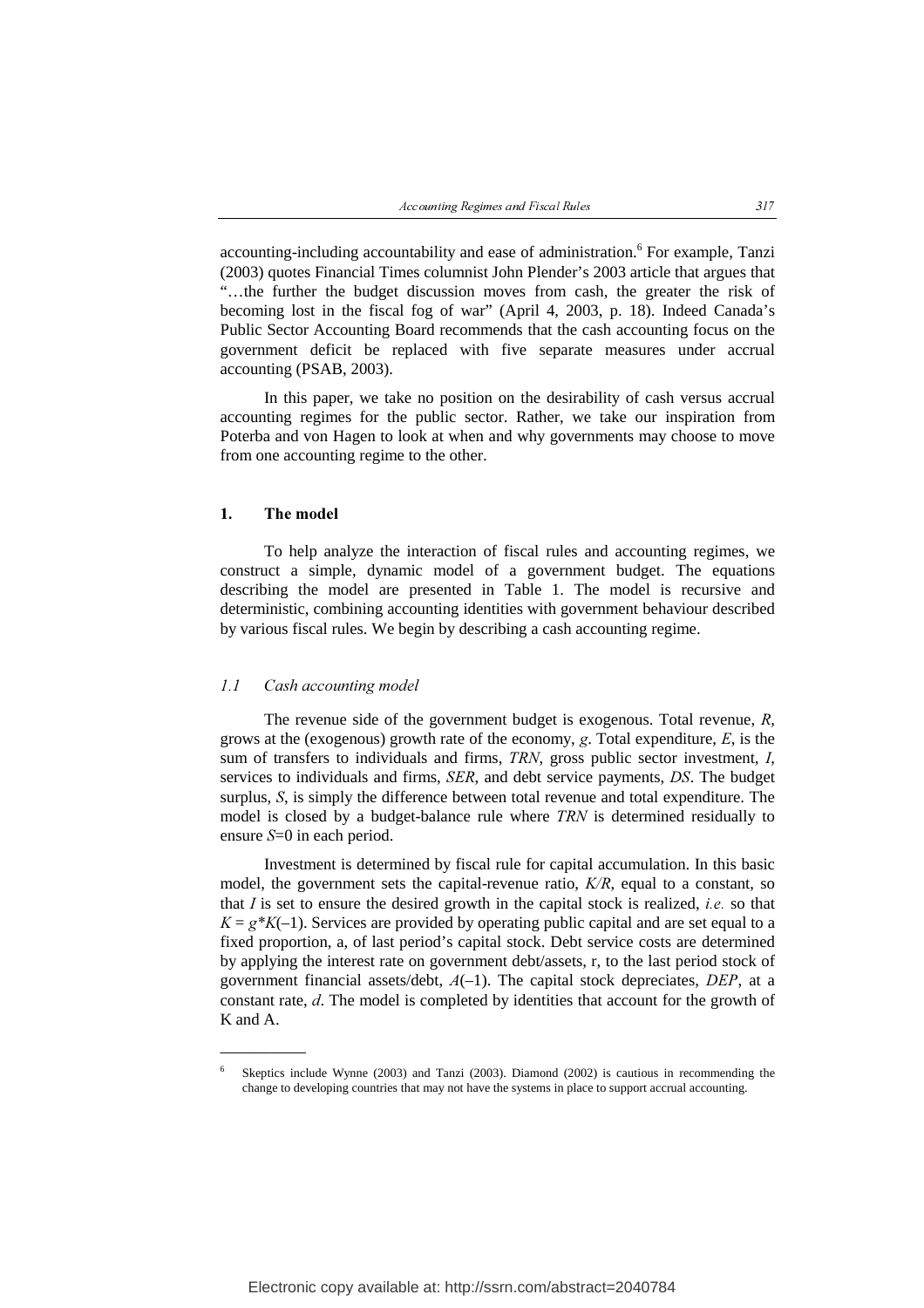**Basic Cash Accounting Model** 

| total revenue                               | (1)  |
|---------------------------------------------|------|
| total expenditure                           | (2)  |
| Surplus                                     | (3)  |
| transfers expenditure (no deficit rule)     | (4)  |
| gross public investment (constant K/R rule) | (5)  |
| services expenditure                        | (6)  |
| debt service expenditure                    | (7)  |
| Depreciation                                | (8)  |
| capital stock                               | (9)  |
| financial assets                            | (10) |
|                                             |      |

### **Basic Accrual Accounting Model**

Replace (2), (4) and (10) with:

| $E = TRN + SER + DS + DEP$  | total expenditure                           | (11) |
|-----------------------------|---------------------------------------------|------|
| $TRN = R - SER - DEP - DS$  | transfers expenditure (no operating deficit | (12) |
|                             | rule)                                       |      |
| $A = A(-1) + S - (I - DEP)$ | financial assets                            | (13) |

### **Variables**

 $R$  is total revenue  $g$  is revenue (economy) growth rate  $E$  is total expenditure  $TR$  is transfer expenditure SER is services expenditure DS is debt service  $S$  is surplus  $I$  is gross investment  $a$  is cost of operating capital  $K$  is capital stock  $r$  is interest rate on financial assets/debt  $\Lambda$  is financial assets/debt  $DEP$  is depreciation  $d$  is depreciation rate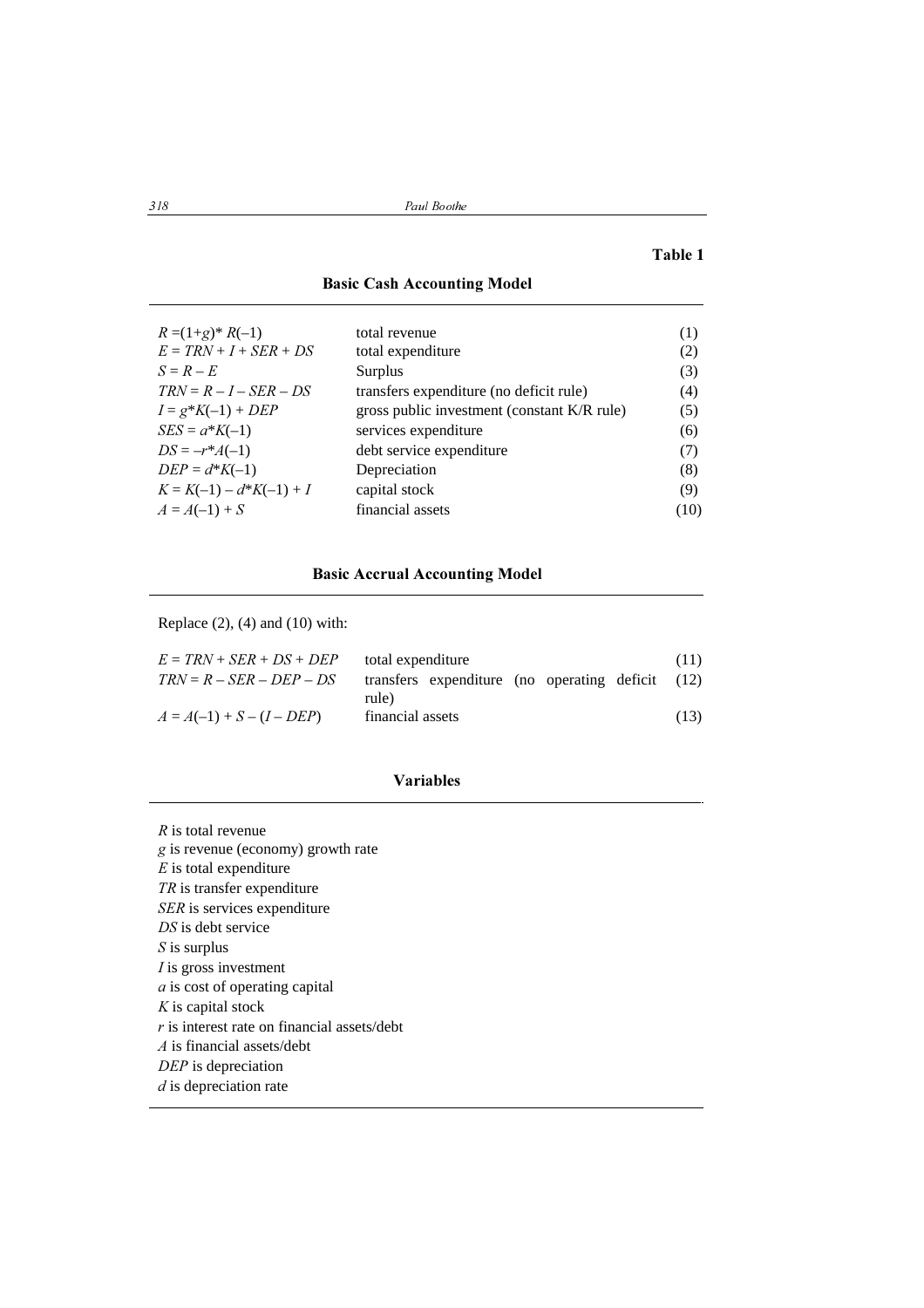### 1.2 Accrual accounting model

To transform the basic cash accounting model of the government budget into one that conforms to an accrual accounting regime, we modify the definition of total expenditure and accumulation identity for government financial assets/debt. Under accrual accounting, spending on public sector capital is excluded from total expenditure, while the depreciation of public sector capital is included. Thus equation (2) becomes:

$$
E = TRN + ES + DS + DEP \tag{11}
$$

The anti-deficit rule under an accrual accounting regime become a anti-"operating deficit" rule. Thus, equation (4) becomes:

$$
TRN = R - SER - DEP - DS \tag{12}
$$

As we shall see, the change in the fiscal rule from no cash deficit to no operating deficit has important implications for budget outcomes.

The accumulation identity for government financial assets/debt, equation (10), becomes:

$$
A = A(-1) + S - (I - DEP)
$$
 (13)

In words, any net investment in capital that cannot be financed from the government's operating surplus must be financed by borrowing.

#### $1.3$ librating the model

To run simulations we need to calibrate the model by specifying parameters and starting values for variables. The parameters and starting values are presented in Table 2 and are chosen to roughly correspond to the budget of the Canadian province of Alberta.<sup>7</sup> Revenues are set at \$20 billion and grow at an annual rate of 5 per cent. The budget is initially in balance. Public sector capital and government rate on government debt are both set at 5 per cent. The ongoing cost of providing government services is equal to 25 per cent of the capital stock. Investment is chosen to maintain a constant ratio of capital to revenue and transfers are determined residually to ensure budget balance.

### 2. A double-virtue fiscal authority

—————

To establish a benchmark, we begin by looking at what we describe as a "double-virtue" government, where "virtues" refer to components of their fiscal rules. In this benchmark case, the first virtue is a rule for the accumulation of public

In reality, the Province of Alberta is a net creditor rather than a net debtor.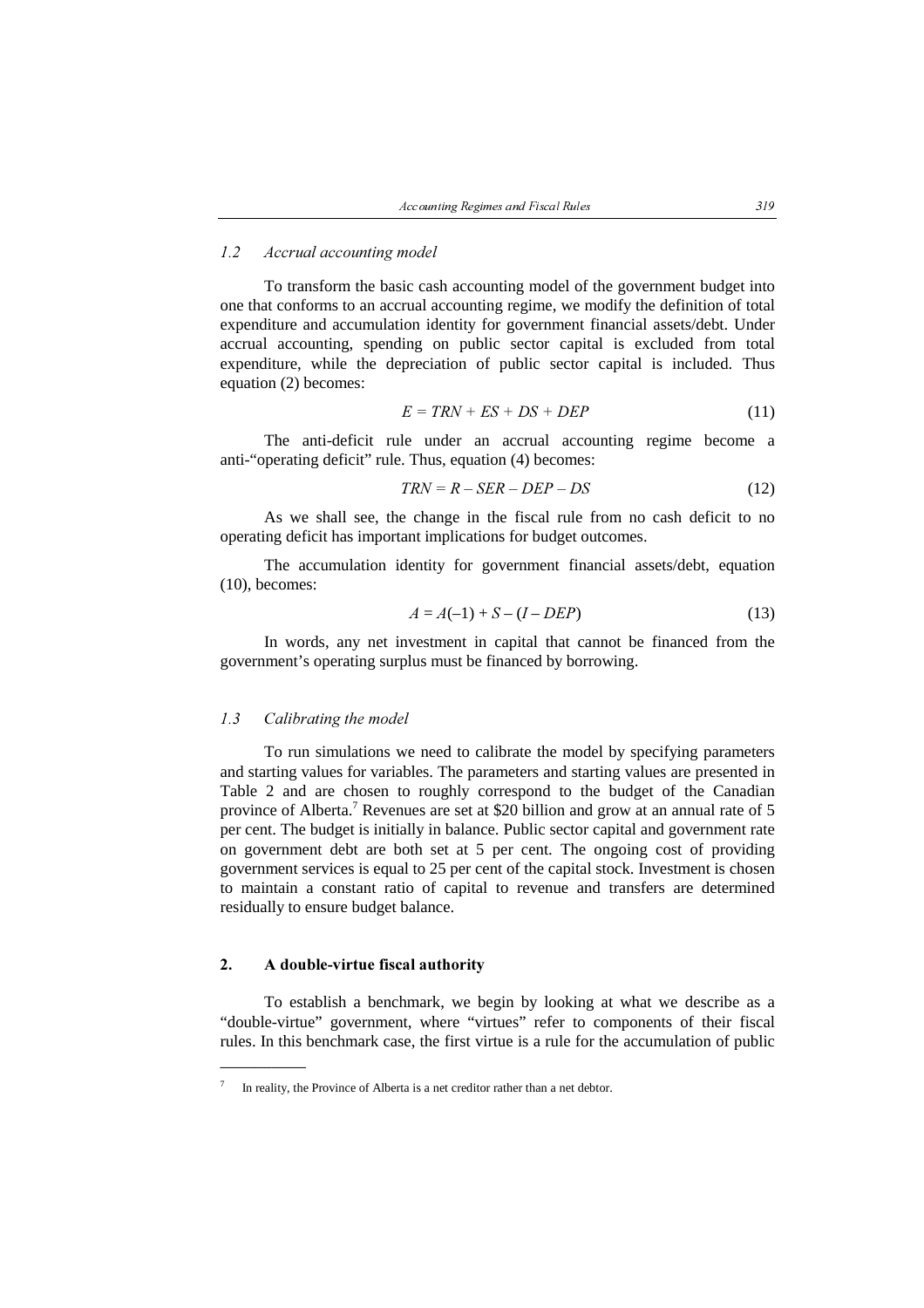|   | 0.05 |
|---|------|
| a | 0.25 |
|   | 0.05 |
|   | 0.05 |

**Parameters** Starting Values

| g | 0.05 | R          | 20.00    |
|---|------|------------|----------|
| а | 0.25 | E          | 20.00    |
| r | 0.05 | <b>TRN</b> | 16.17    |
| d | 0.05 |            | 0.95     |
|   |      | <b>SER</b> | 2.35     |
|   |      | DS         | 0.50     |
|   |      | Κ          | 10.00    |
|   |      | <b>DEP</b> | 0.48     |
|   |      |            | $-10.00$ |

sector capital, *i.e.* that a constant ratio of capital to revenue be maintained, *i.e.*  $K/R = 2<sup>8</sup>$ . The second virtue is an anti-deficit rule, *i.e.*  $S = 0$ . Under a cash regime, the two rules imply that a portion of current revenue must be reserved to fund new capital. Under an accrual regime, capital accumulation can be financed by borrowing.

Figure 1 shows the results produced by the interaction of the accounting regimes and the fiscal rules. We see that the level of financial debt is constant under cash accounting, growing with accrual accounting. The mix of spending also differs across accounting regimes. In the case of the cash regime, capital spending is financed by current revenue, reducing the revenue available for other purposes. In the accrual regime, capital spending is partially financed by borrowing, leaving more revenue available for other purposes. However, as debt accumulates so do interest charges, which reduces the revenue available for other spending. Under the current parameterization, at the ten-year horizon, the former effect outweighs the latter and transfers are greater under accrual than under cash accounting.<sup>9</sup>

The results presented in Figure 1 lead to a well-known, but nevertheless important policy implication. Changes in accounting regimes may require corresponding changes to fiscal rules. Maintaining the same fiscal rules while changing accounting regimes, may result in important changes in the trajectory of public debt and the mix of expenditures over time.

—————

It is easy to imagine that revenues grow in line with nominal GDP, making this a  $K/GDP$  rule.

<sup>9</sup> It is important to note that the differences between the results produced by the two regimes are sensitive to parameterization. The most important differences come from the choice of the growth rate of revenue, g. When g equals zero rather than 0.5, the results from the two models are equivalent, *i.e.* debt and capital are unchanged and investment is confined to depreciation. When  $g$  equals  $-0.5$ , investment is zero and debt is repaid under the accrual regime using the cash generated by expensing depreciation.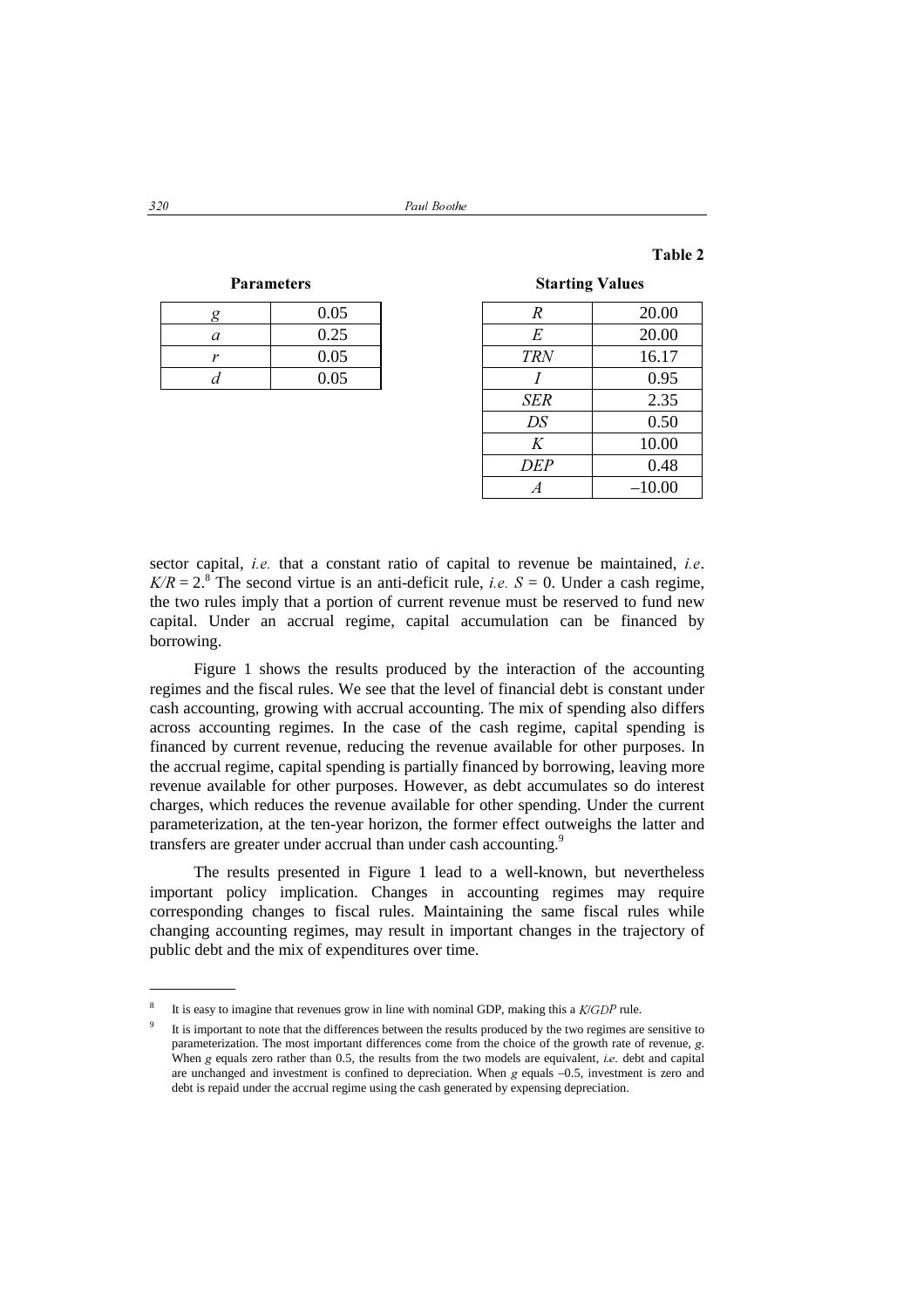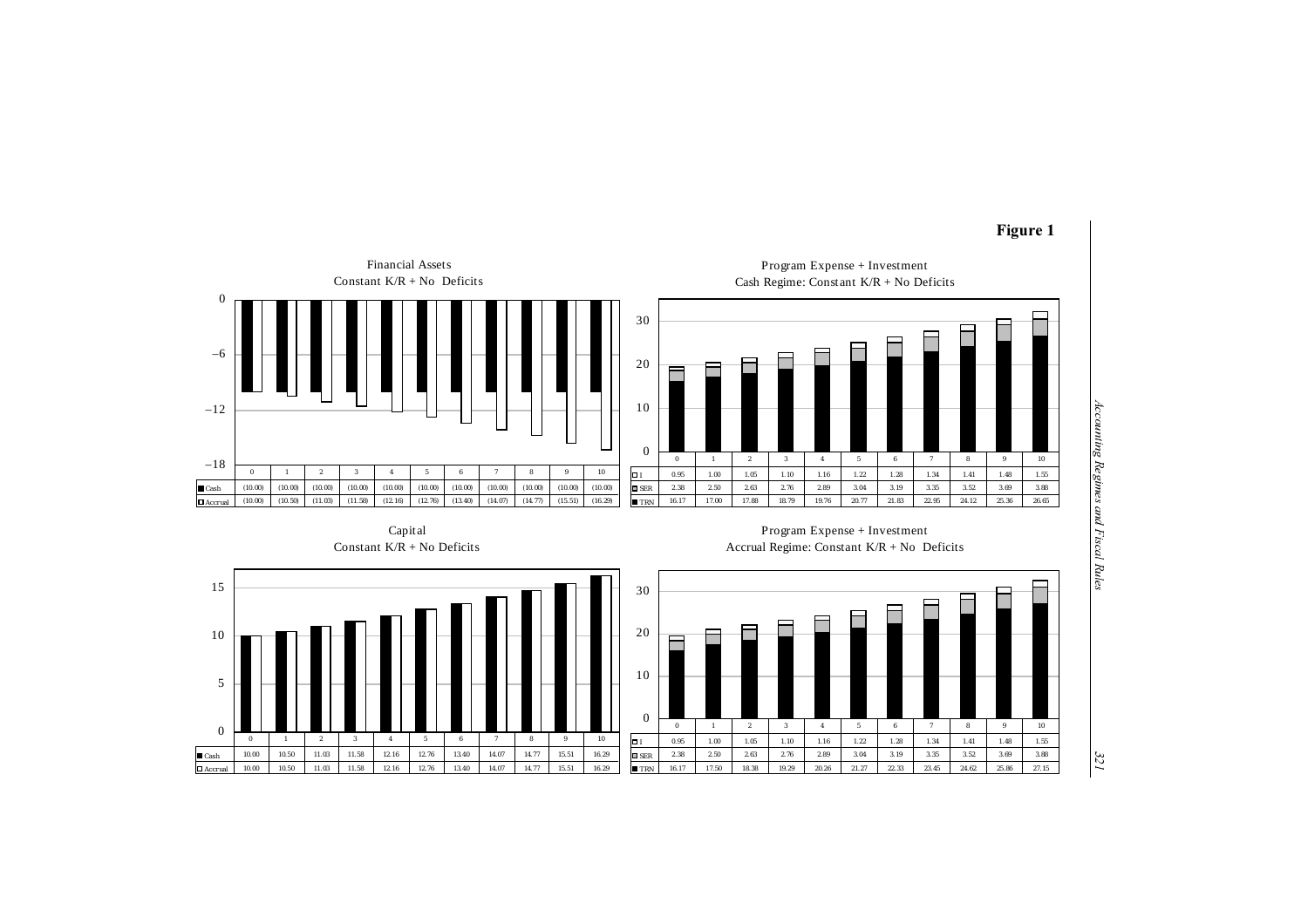#### $3<sub>1</sub>$ Changing the authority's virtues

To be fair to advocates of accrual accounting for the public sector, the need for new fiscal rules and corresponding indicators to accompany the change of accounting regime has long been recognized.<sup>10</sup> One such rule change is to focus attention on changes in government debt rather than deficits. In this section, we replace our "anti-deficit" rule with a rule that requires that a constant ratio of debt to revenue be maintained, *i.e.*  $A/R=2$ .<sup>11</sup> We retain our rule regarding the ratio of capital to revenue from the previous section.

To implement the new rule under the cash accounting regime, we modify equation (4) so that now transfers ensure that a constant debt/revenue ratio is maintained:

$$
TRN = R + g^*A(-1) - I - SER - DS \tag{14}
$$

No changes are required to implement the rule under an accrual accounting regime. In other words, an anti-deficit rule and a constant  $A/R$  rule are equivalent under accrual accounting.

The results for key variables under the two accounting regimes and  $g = 0.5$ are presented in Figure 2. As we can see, the two regimes produce equivalent results despite the fact that deficits are incurred under cash accounting while they are not under accrual accounting. These findings lead to the (again) well-known policy implication that key fiscal trajectories under a debt rule are insensitive to the choice of accounting regimes. We tested the sensitivity of this finding to changes in g and confirmed that results are similar across regimes when  $g = 0$ . In this case neither regime records deficits. When  $g = -0.5$ , results are again similar although cash accounting records surpluses, while accrual does not. In addition, we tested different fiscal rules for debt (for example, declining  $A/R$ ) and again found that results were similar across regimes.

#### $4.$ A single-virtue fiscal authority

It is indeed a virtuous fiscal authority that constrains its actions by rules for both deficits or debts and capital accumulation. Much more common are situations where governments specify rules for deficits or debt but are unconstrained with respect to public sector capital. Indeed, as discussed above, one of the key reasons periods of deficit reduction, governments using cash accounting simply replaced fiscal deficits with "infrastructure" deficits by ignoring the depreciation of their capital.

—————

<sup>&</sup>lt;sup>10</sup> See PSAB (2003).

<sup>&</sup>lt;sup>11</sup> As before, this could be easily thought of as a Debt/GDP rule.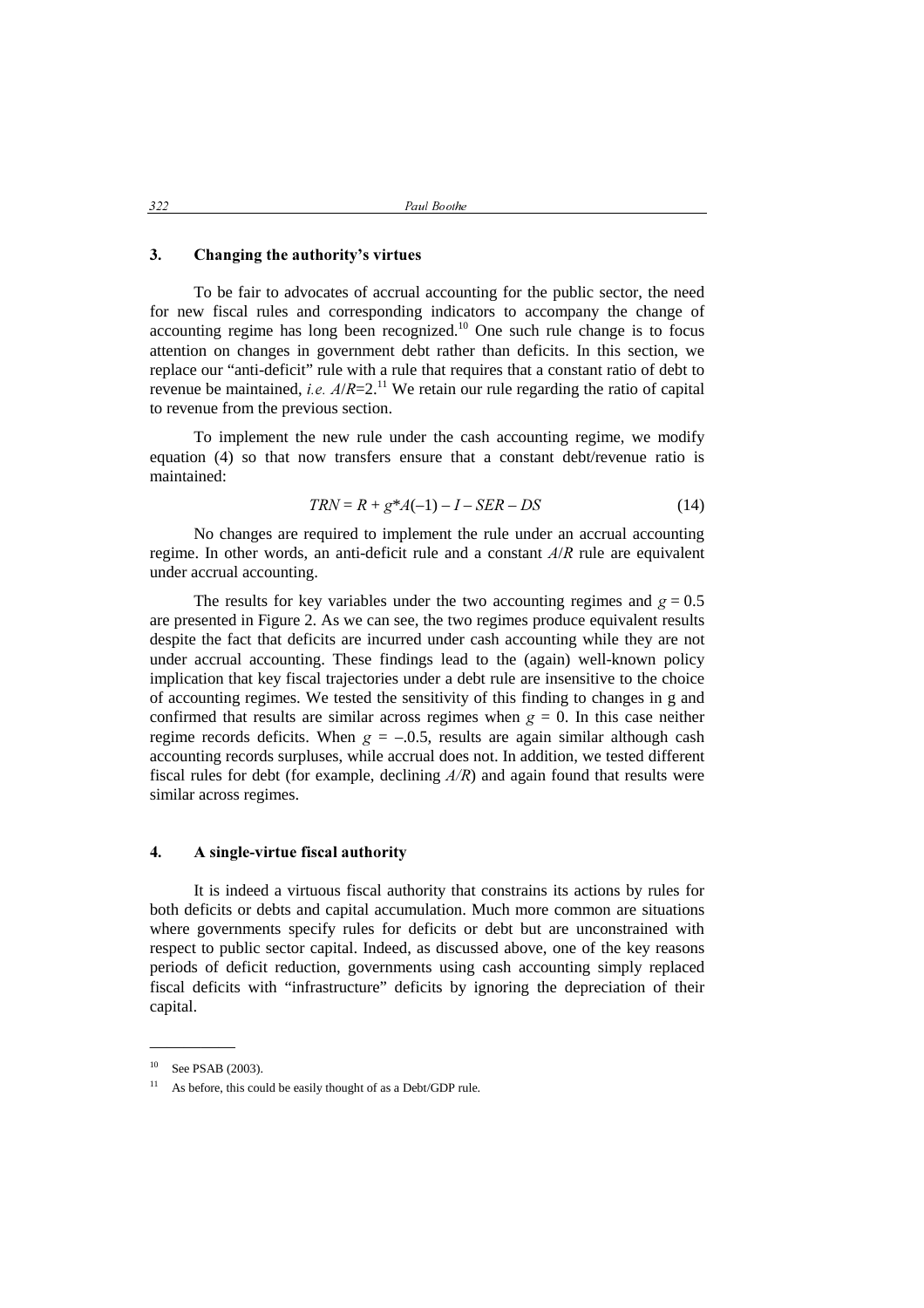

323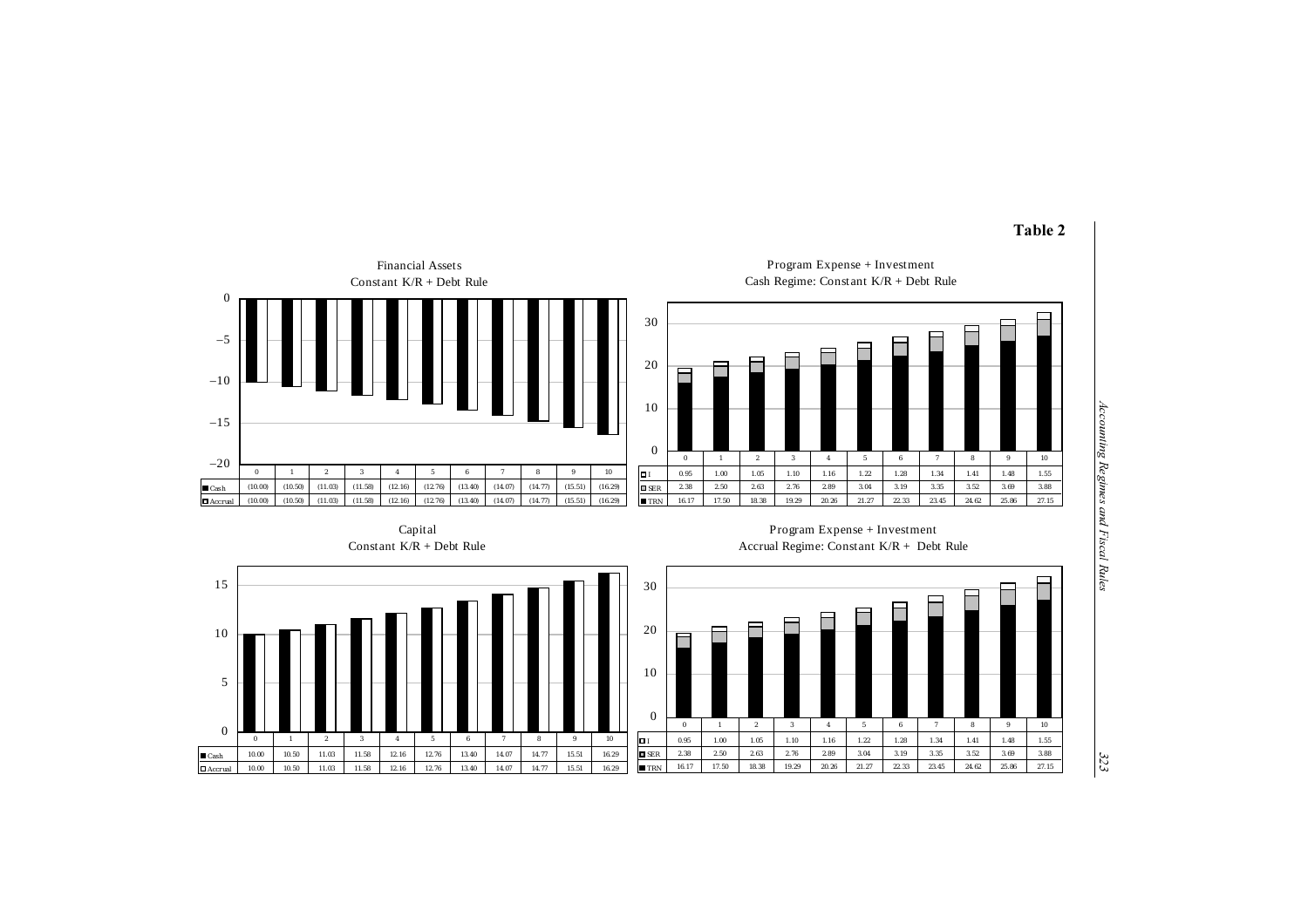#### $4.1$ 1 Deficit elimination rules

In Figure 3 we present results from a simulation where fiscal authorities want to eliminate an existing deficit but are unconstrained with respect to the level of public capital. We assume that authorities begin with a deficit equal to \$4 billion (excess transfers) and commit to reduce it by \$1 billion per year so that it is eliminated by the fourth year of their mandate.<sup>12</sup> Subject to the deficit elimination constraint, we assume that authorities' objective is to maximize operating spending, *i.e.* the sum of TRN+SER.

In any given period, authorities must choose between providing transfers or investing in additional capital. Whether they operate under a cash or an accrual accounting regime, authorities' optimal strategy is to concentrate incremental spending on transfers. The reason is that under both regimes their deficit target requires that they forego transfers in the current period to create cash to finance investment. While the capital stock declines in an equivalent manner under both regimes, the debt trajectories and mix of spending over time differ. Under accrual accounting, the cash generated by amortization is used to reduce debt, while under cash accounting all revenue not allocated to services and debt payments can be spent on transfers. Thus, under cash accounting, transfer spending is higher.

The policy implication of these simulations is that a fiscal consolidation program is less stringent under cash accounting than under accrual. The reason is simply that under cash accounting, authorities are able "finance" a portion of the adjustment through unrecorded depreciation of capital. Or put another way, a cash deficit is easier to eliminate than an accrual deficit. Whether such a strategy is desirable or not depends on one's perspective. For policy makers searching for the least politically costly way of eliminating a structural deficit, cash accounting may be preferable – especially if the period of adjustment is relatively short and the resulting decline in public sector capital manageable.

#### $4.2$ 2 Capital accumulation rules

—————

Of course, it may be that fiscal authorities, especially those who have achieved fiscal balance, have objectives other than maximizing operating spending. For example, it may be that authorities wish to maximize capital accumulation because of the particular political benefits that flow from public investment. In Figure 4, we present the results of simulation that models such behaviour.

<sup>&</sup>lt;sup>12</sup> In the Canadian parliamentary system, governments customarily call general elections in the fourth year of their mandate.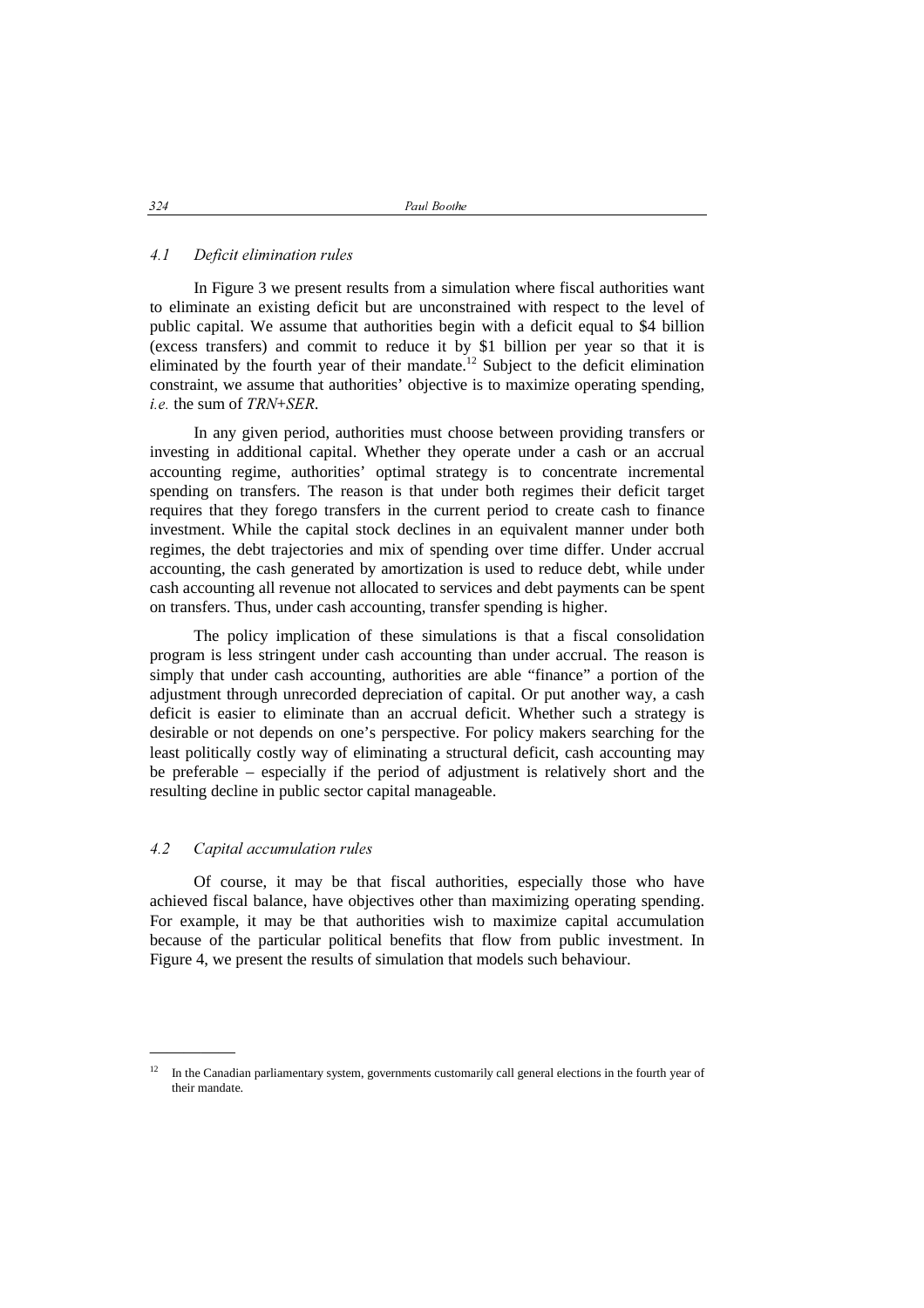

325

Accounting Regimes and Fiscal Rules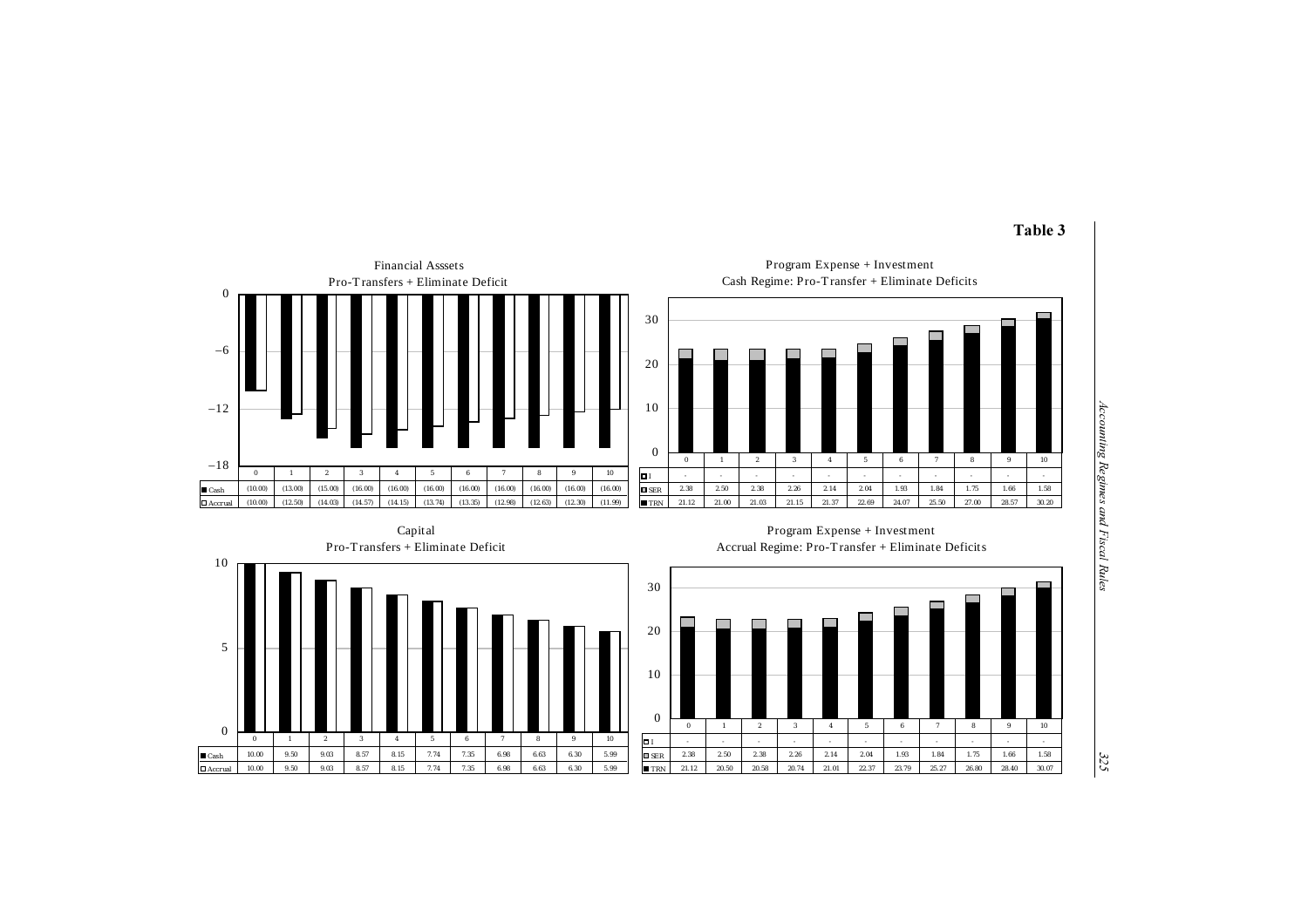



TRN 16.17 17.50 16.17 16.17 16.17 16.17 16.17 16.17 16.17 16.17 16.17 16.17

326

Paul Boothe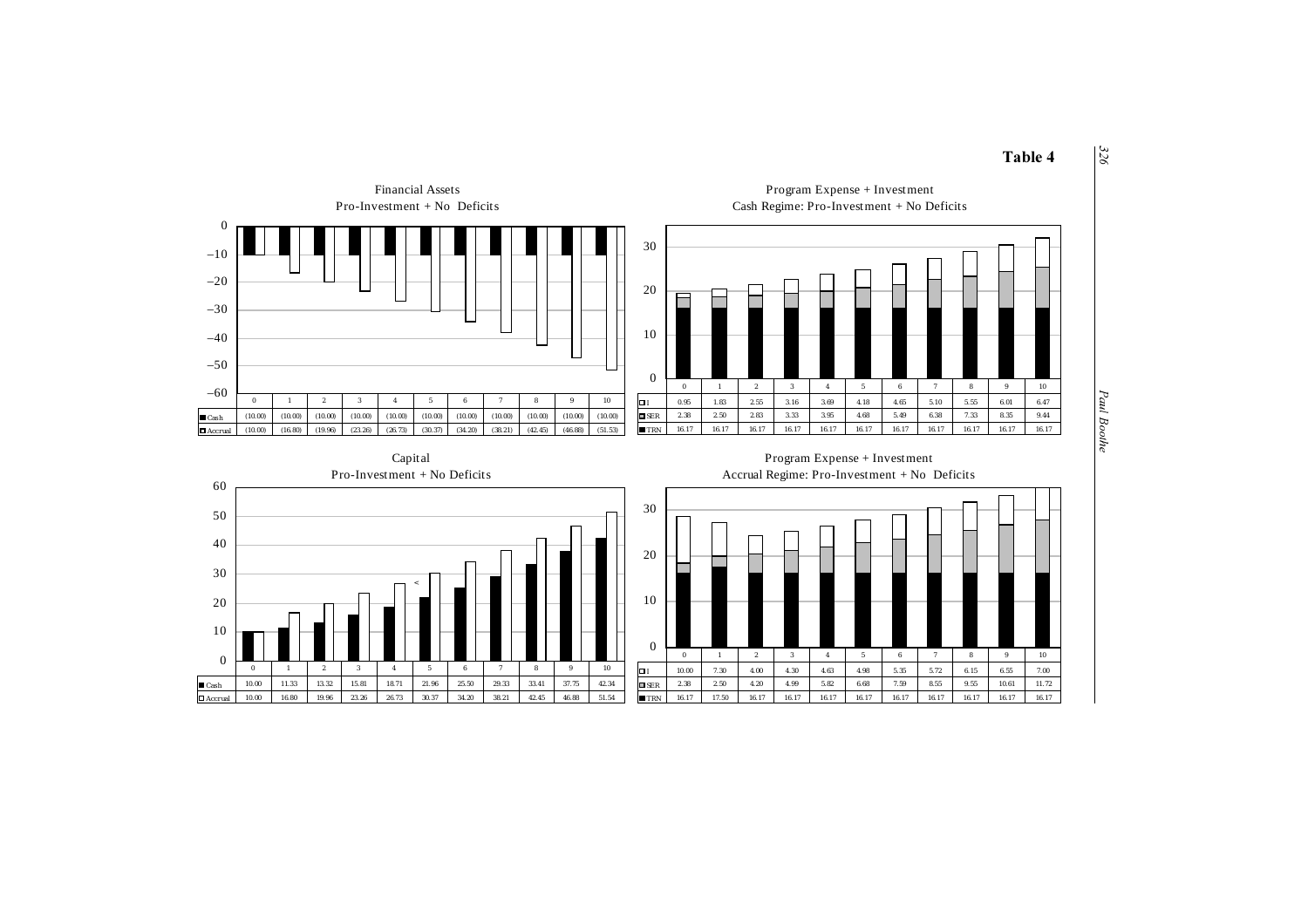Constrained only to avoid deficits, the investment maximizing government would simply eliminate all transfer spending To avoid this unrealistic outcome, we impose the additional constraint that transfer spending cannot be reduced below its initial value. Facing these two constraints, the optimal strategy under both accounting regimes is to hold transfers constant and devote all revenue in excess of that needed to fund the operation of existing capital and debt service to new investment.

Although the optimal strategy is common to both accounting regimes, the fiscal outcomes differ substantially. In the case of cash accounting, no deficits means no borrowing, so that capital accumulation must be financed out of current revenue. In the case of accrual accounting, the accumulation of debt-financed capital does not affect the no-deficit constraint in the current period but only in future period through its impact of the level of services provided and interest payments on government debt. Thus, capital accumulation is only constrained by its impact on the budget constraint in future periods.<sup>13</sup>

In Figure 4 we see that under cash accounting, government debt remains constant, while under accrual it grows substantially. Not only is investment higher under accrual accounting but spending on services from capital is substantially higher as well. Indeed, we see that by year 10, annual operating expenditures are higher under accrual than cash accounting by almost seven per cent.

The policy implication from this simulation is that in an environment where authorities are constrained to maintain budgetary balance, governments who favor capital accumulation will find an accrual accounting regime more attractive than a cash regime.

#### $\mathbf{5}$ . **Recent Canadian experience**

—————

Canada is one of a number of jurisdictions that is making the transition from cash to accrual accounting for the public sector. The national accounting profession's body concerned with accounting standards, the Public Sector Accounting Board recommends that governments adopt a full accrual accounting regime and that interested parties focus on five separate measures including net debt level, annual surplus, change in net debt, accumulated surplus, and statement of cash flow. A summary of Canadian provinces' fiscal rules and accounting regimes is presented in Table 3.

<sup>13</sup> Because of the nature of this constraint, the accrual version of the model is no longer recursive. In this case the model was solved iteratively, by choosing the highest level of investment that avoided an accrual deficit in the next period.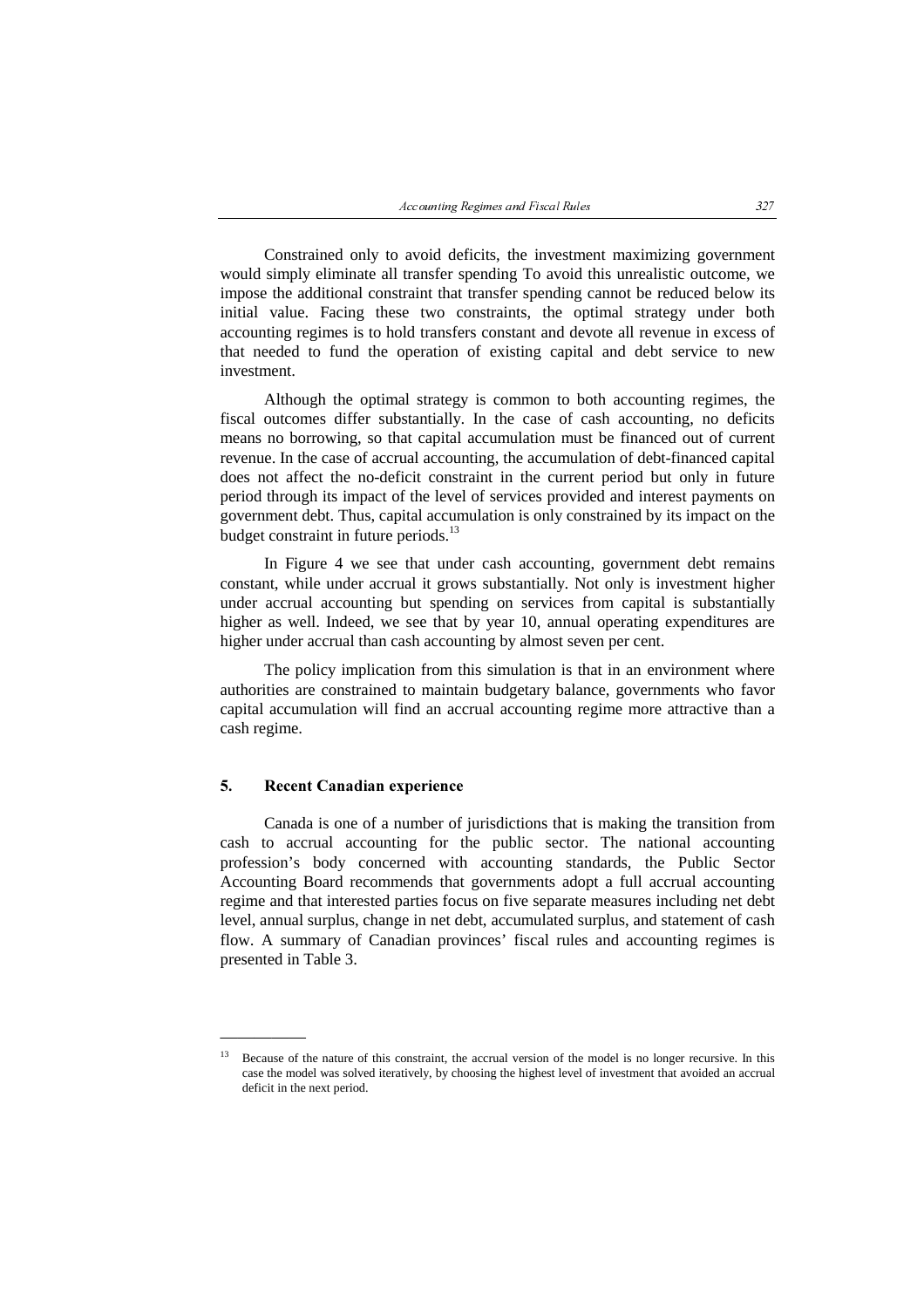328 Paul Boothe

### Table 3

| <b>Province</b>            | <b>Accounting</b><br><b>Treatment of</b><br>Capital | <b>Fiscal Rule</b>                                     | <b>Focus of Budget</b><br>Communications               | <b>Notes</b>                                                                     |
|----------------------------|-----------------------------------------------------|--------------------------------------------------------|--------------------------------------------------------|----------------------------------------------------------------------------------|
| Newfoundland               | Accrual                                             |                                                        | Cash<br>deficit/surplus                                |                                                                                  |
| Nova Scotia                | Accrual                                             | Budget balance over 2<br>years, foreign debt<br>limits | Accrual<br>deficit/surprlus<br>and Debt/GDP            |                                                                                  |
| <b>New</b><br>Brunswick*   | Cash                                                | Budget balance over 4<br>year term                     | Cash<br>deficit/surplus                                | Fund<br>accounting<br>allows savings<br>to be treated as<br>budgetary<br>revenue |
| Prince Edward<br>Island    | Accrual                                             |                                                        | Accrual<br>deficit/surplus                             |                                                                                  |
| Quebec                     | Accrual                                             | Budget balance over 2<br>years                         | Accrual<br>deficit/surplus                             |                                                                                  |
| Ontario                    | Accrual                                             | Budget balance over 2<br>vears                         | Accrual<br>deficit/surplus                             |                                                                                  |
| Manitoba                   | Accrual                                             | Budget balance over 2<br>years, debt targets           | Accrual<br>deficit/surplus                             | Fund<br>accounting<br>allows savings<br>to be treated as<br>budgetary<br>revenue |
| Saskatchewan*              | Cash                                                | Budget balance over 4<br>year tem                      | Cash<br>deficit/surplus                                | Fund<br>accounting<br>allows savings<br>to be treated as<br>budgetary<br>revenue |
| Alberta                    | Accrual                                             | Restrictions on deficits<br>and debt targets           | Accrual<br>deficit/surplus plus does not<br>debt level | Debt concept<br>include new<br>borrowing for<br>capital<br>investment            |
| <b>British</b><br>Columbia | Accrual                                             | Deficit elimination over Accrual<br>3 years            | deficit/surplus and<br>Debt/GDP                        |                                                                                  |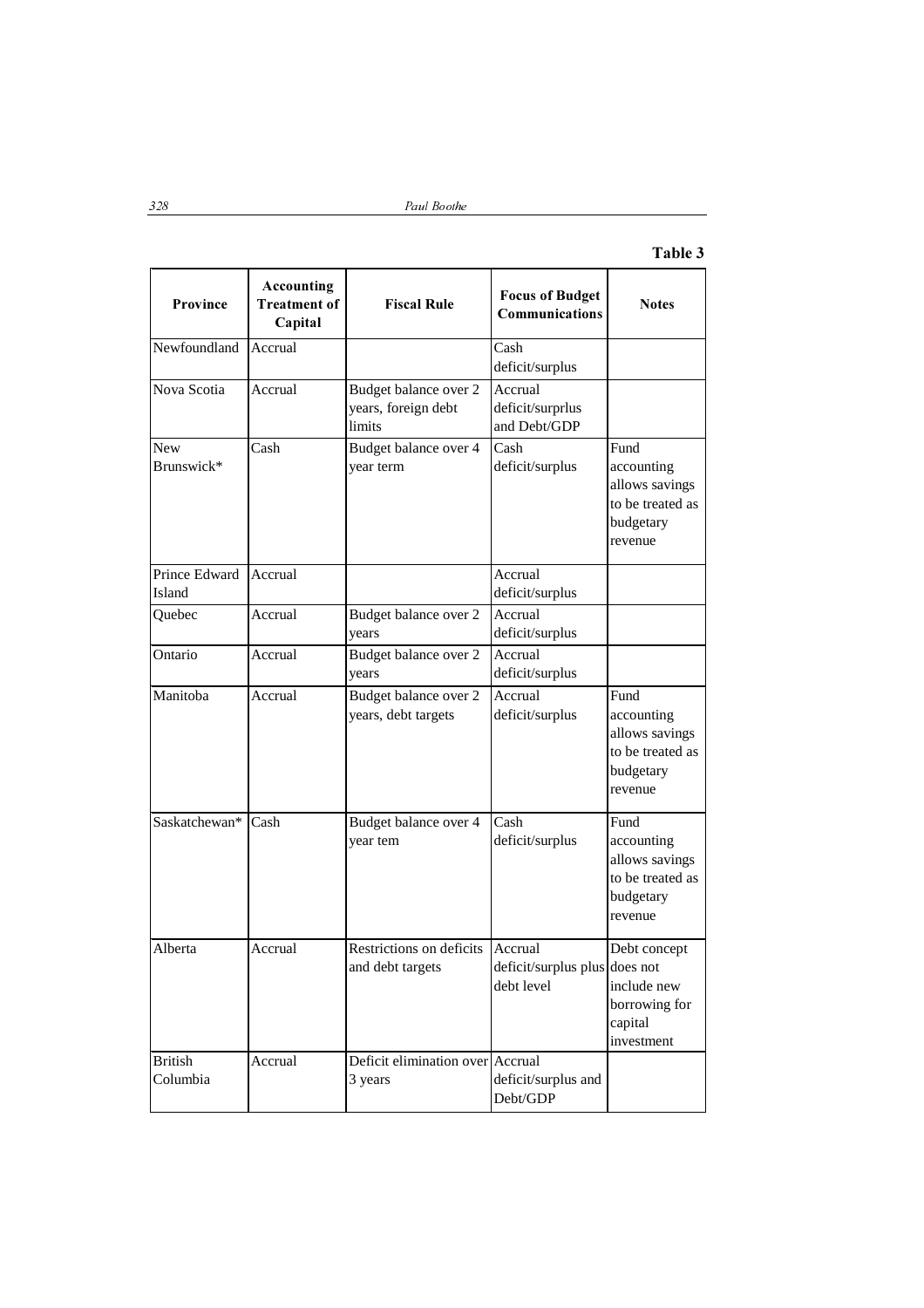All provinces have either moved from cash to accrual accounting for capital or have announced their intention to do so. Interestingly, none have announced changes to the fiscal rules that were put in place under the old accounting regime. At least three currently use fund rather than fully consolidated accounting so that transfers from other funds are recorded as budgetary revenue. In addition, only three of ten provinces focus their budget communications on debt as a key fiscal indicator. For one of the three, the debt concept targeted does not include borrowing for capital spending.

Thus, we see that although Canadian provincial governments are moving to accrual accounting for capital as recommended by national and international accounting bodies and other organizations, none have made corresponding changes to their fiscal rules or changed the focus of their budget communications. As a result, the change in accounting regimes has led to a significant relaxation in the discipline imposed by fiscal rules on authorities. Although it is too soon to measure with any confidence, anecdotal evidence suggests that some provincial governments are using the change in accounting regime to expand capital spending substantially.

#### 6. **Conclusions**

The results in this paper will not be surprising to students of fiscal policy. Turning first to positive issues, because fiscal balance means different things under the two accounting regimes, rules that discourage or prohibit deficit financing are harder to satisfy under cash accounting and easier to satisfy under accrual accounting. However, fiscal rules that focus on net debt provide the same degree of fiscal discipline under both regimes.

Depending on 1) current fiscal circumstances  $(i.e.,$  is the government embarking on a program of fiscal consolidation and/or debt reduction?), 2) preferences with respect to spending on capital-based services versus transfers to individuals and organizations, and 3) the trajectory of revenues  $(i.e.$  are revenues growing, shrinking or static?), authorities will prefer some combinations of accounting regimes and fiscal rules over others. For example, in periods of fiscal consolidation authorities seeking to satisfy an anti-deficit rule will prefer cash accounting because it allows some of the "deficit" to be eliminated through (unmeasured) depreciation of public sector capital. In periods of fiscal balance, authorities seeking to satisfy an anti-deficit rule will prefer accrual accounting because it allows the overall level of government spending to be higher while maintaining fiscal balance.

Turning next to normative issues, it is clear that accountability is best served if changes in public sector accounting regimes are accompanied by corresponding changes to (or, at least, clarification of) fiscal rules. Qualitative evidence from Canada suggests that this is not always the case. It is unrealistic to expect that legislators, the media and the public will be able to change their fiscal policy focus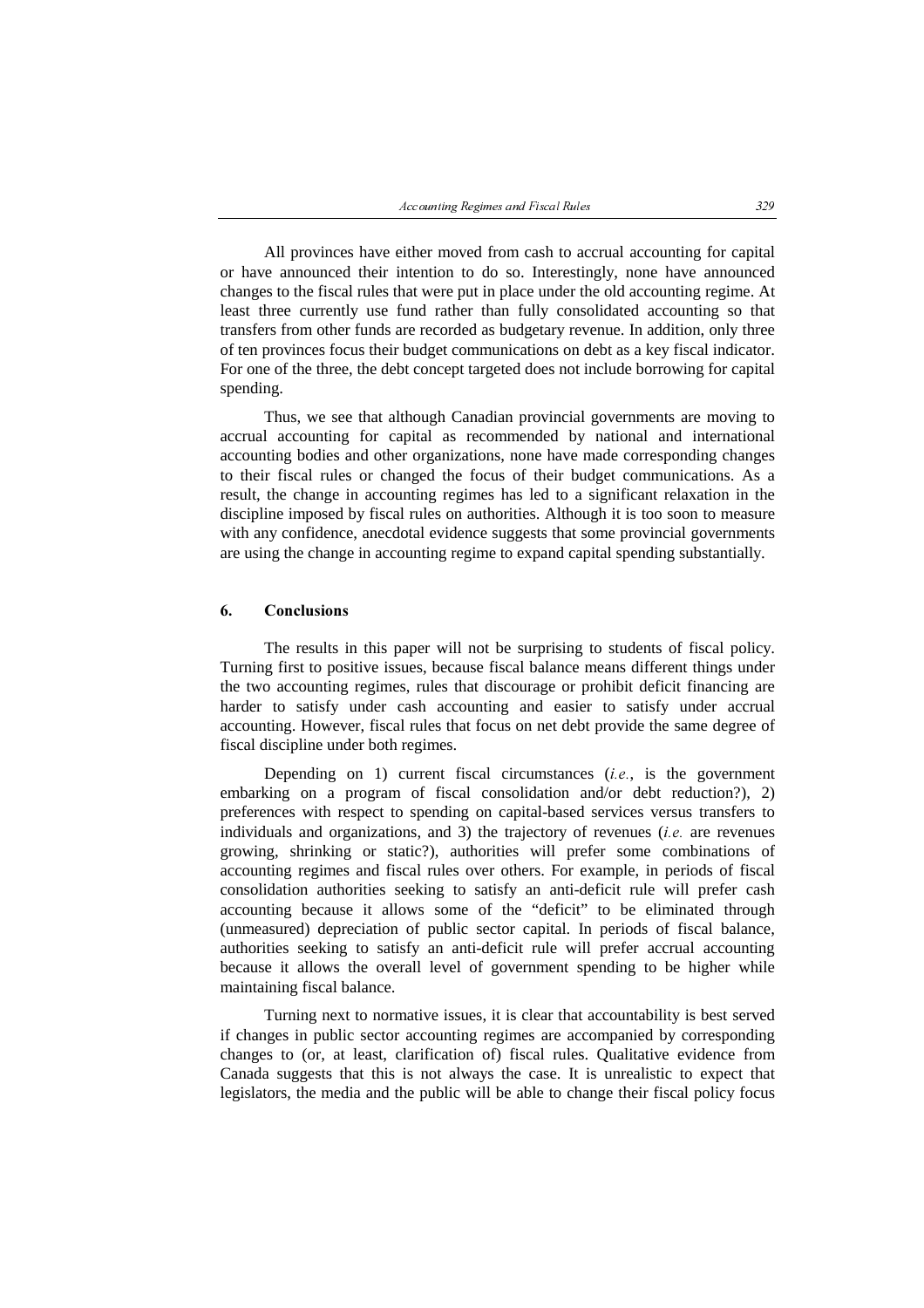from a single measure, the government balance under cash accounting, to the multiple measures under accrual accounting suggested by some professional accounting bodies. Accountability might be best maintained if government adopted net debt measures as their primary fiscal indicator when operating in an accrual accounting environment.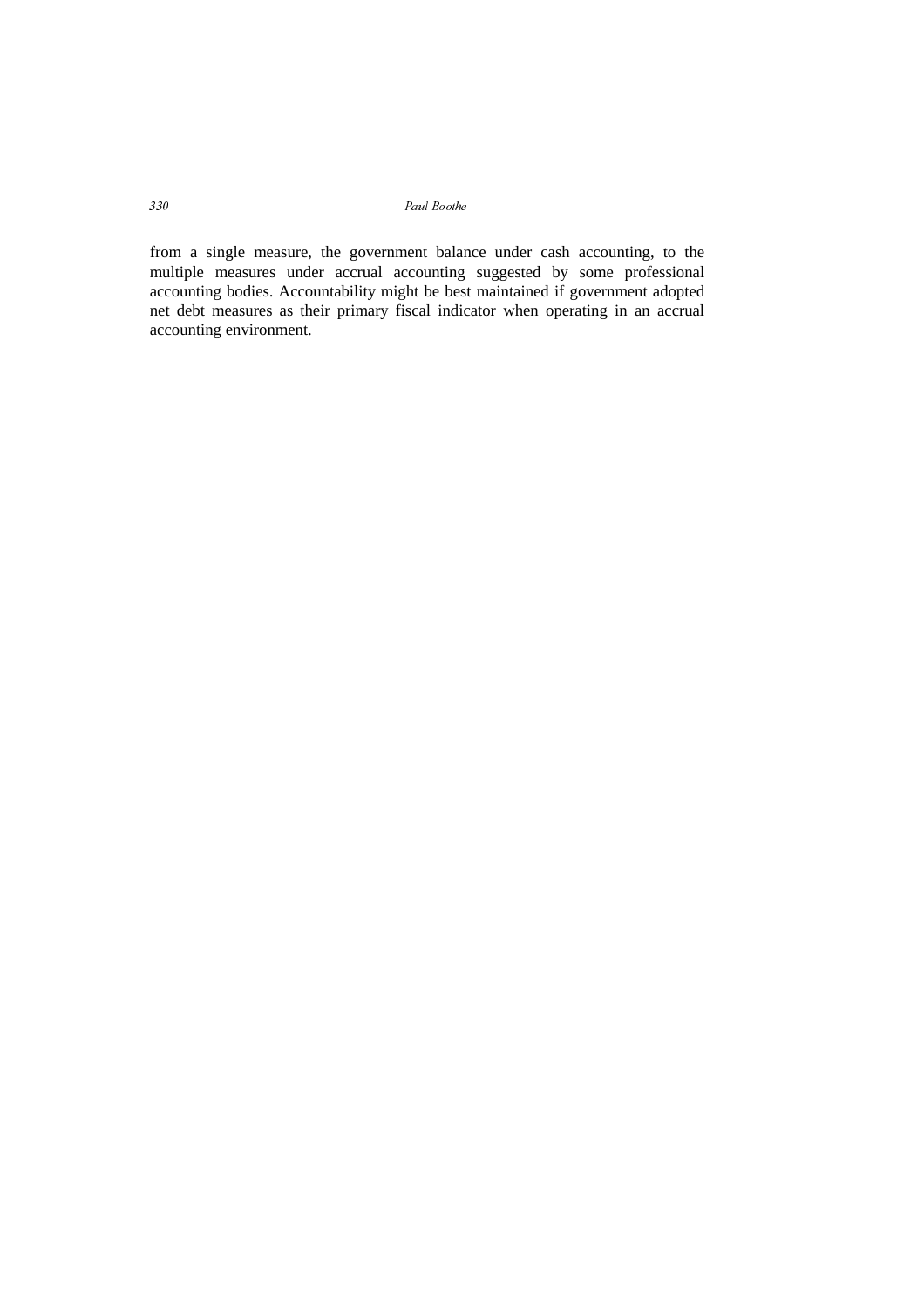### **REFERENCES**

- Alesina, A. and R. Perotti (1999), "Budget Deficits and Budget Institutions", in J. Poterba and J. Von Hagen (eds.), Fiscal Institutions and Fiscal Performance, Chicago, University of Chicago Press.
- Balassone, F. and D. Franco (2001), "The SGP and the Golden Rule", in A. Brunila, M. Buti and D. Franco (eds.), The Stability and Growth Pact: The Architecture of Fiscal Policy in the EMU, Basingstoke, Palgrave.
- Blanchard, O. and F. Giavazzi (2003), "Improving the SGP Through a Proper Accounting of Public Investment", CEPR, Discussion Paper, No. 4220.
- Blejer, M. and A. Cheasty (1991), "The Measurement of Fiscal Deficits: Analytical and Methodological Issues", Journal of Economic Literature, Vol. 29, pp. 1644-78.
- Boothe, P. and B. Reid (eds.) (2001), *Deficit Reduction in the Far West*, Edmonton, University of Alberta Press.
- Brunila, A., M. Buti and D. Franco (eds.) (2001), The Stability and Growth Pact: The Architecture of Fiscal Policy in the EMU, Basingstoke, Palgrave.
- Buti, M., S. Eijffinger and D. Franco (2002), "Revisiting the Stability and Growth Pact: Grand Design or Internal Adjustment?", CEPR, Discussion Paper, No. 3692.
- Buti M., J. Von Hagen and C. Martinez-Mongay (eds.) (2002), The Behaviour of Fiscal Authorities, Basingstoke Palgrave.
- Diamond, J. (2002), "Performance Budgeting Is Accrual Accounting Required?", IMF, Working Paper, No. 02/240.
- Dur, R., B. Peletier and O. Swank (1997), "The Effect of Fiscal Rules on Public Investment if Budget Deficits and Politically Motivated", Tinbergen Institute, Discussion Paper, No. 97-125/1.
- Kennedy, S. and J. Robbins (2001), "The Role of Fiscal Rules in Determining Fiscal Performance", Finance Canada, Working Paper, No. 2001-16.
- Kopits, G. (2001), "Fiscal Rules: Useful Policy Framework or Unnecessary Ornament?", IMF, Working Paper, No. 01/145.
- Poterba, J. and J. Von Hagen (eds.) (1999), Fiscal Institutions and Fiscal Performance, Chicago, University of Chicago Press.
- Public Sector Accounting Board (2003), 20 Questions about Government Financial Reporting: Federal, Provincial and Territorial Governments, Toronto, The Canadian Institute of Chartered Accountants.